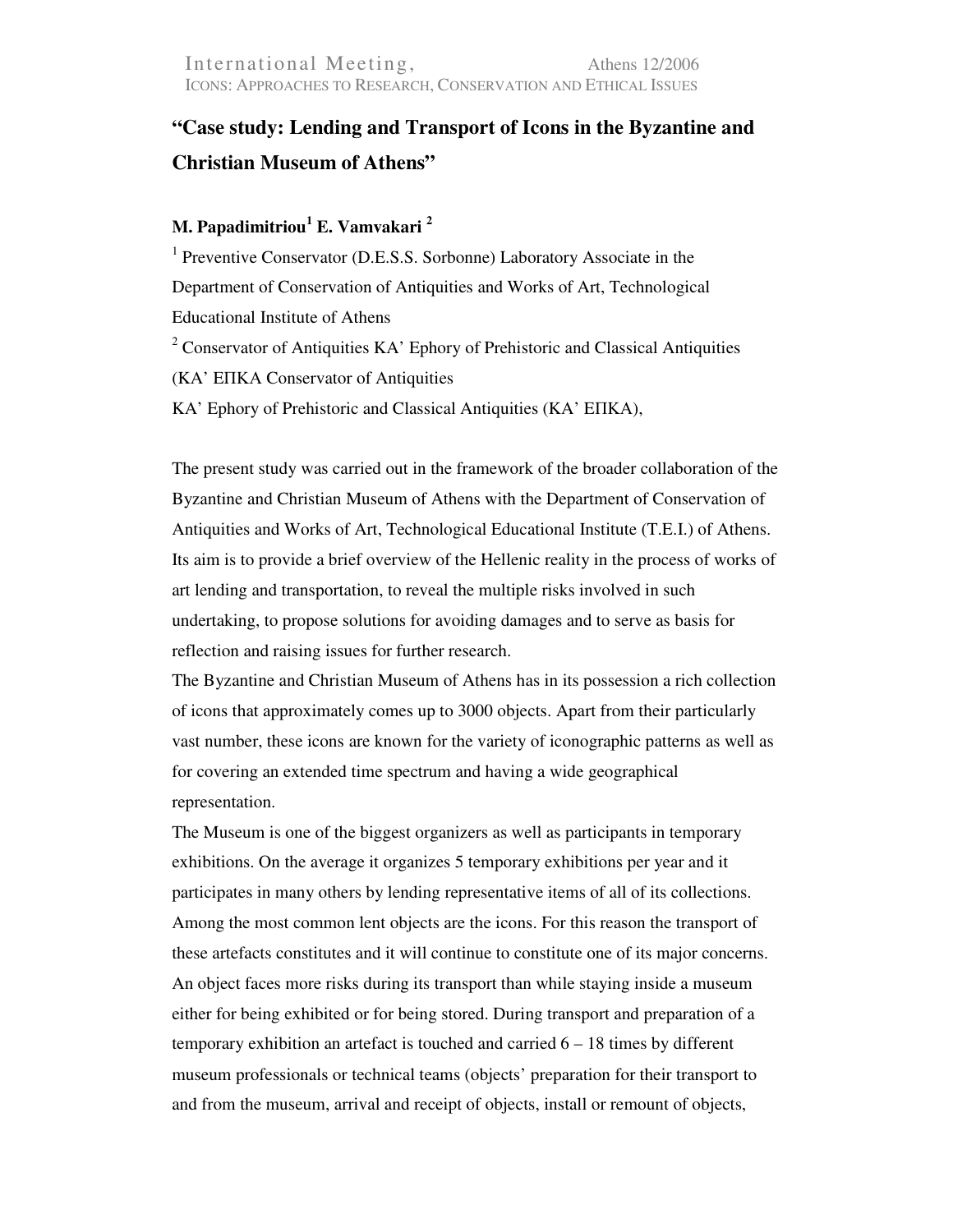## International Meeting, Athens 12/2006 ICONS: APPROACHES TO RESEARCH, CONSERVATION AND ETHICAL ISSUES

objects' transport for conservation, packing - unpacking and internal movement for any reason). Planning and meticulously preparing the transport of artefacts is integrated in the framework of a systematic program of preventive conservation and aims to eliminate or reduce hazards that may cause an accident with irreversible consequences.

This study presents regulatory and normative procedures followed by the Hellenic Ministry of Culture on lending artefacts for temporary exhibitions both in Greece and abroad: what covers the insurance company, which are the responsibilities of the escorts, how many people are involved in a works of art transport and which are their responsibilities, whether there are in force general provisions on international level etc.

Furthermore, it describes a series of required actions and procedures concerning objects' lending starting from the moment of their preparation to depart from the museum until their return to it: how an icon is properly handled, transported and protected against vibrations and accidental drops, which are the performance characteristics of packing materials, which are the environmental conditions control methods during transport, how are selected the adequate materials and how is designed the appropriate packing case accordingly to icon's state of preservation and to the means of transportation that will be used, at which extent all the above mentioned conditions will lead to a safe-non hazardous transport of an artefact. The way that those involved in works of art movement perceive the notion of risk is subjective and in correlation with their knowledge as well as expertise. For this reason, a quantitative and qualitative risk analysis during icon transportation was adopted. The purpose of this analysis was to identify, assess and evaluate the main causes of damage, to develop a strategic action for better management of potential risks and to plan preventive actions for the optimum protection of the artefacts. The results of this analytical method led to a series of proposals on improving the organization and planning of transport procedures, on condition report forms, on ensuring adequate level of protection by packing – support – protection materials, by the suitability of packing cases, by handling methods and by the appropriate environmental conditions.